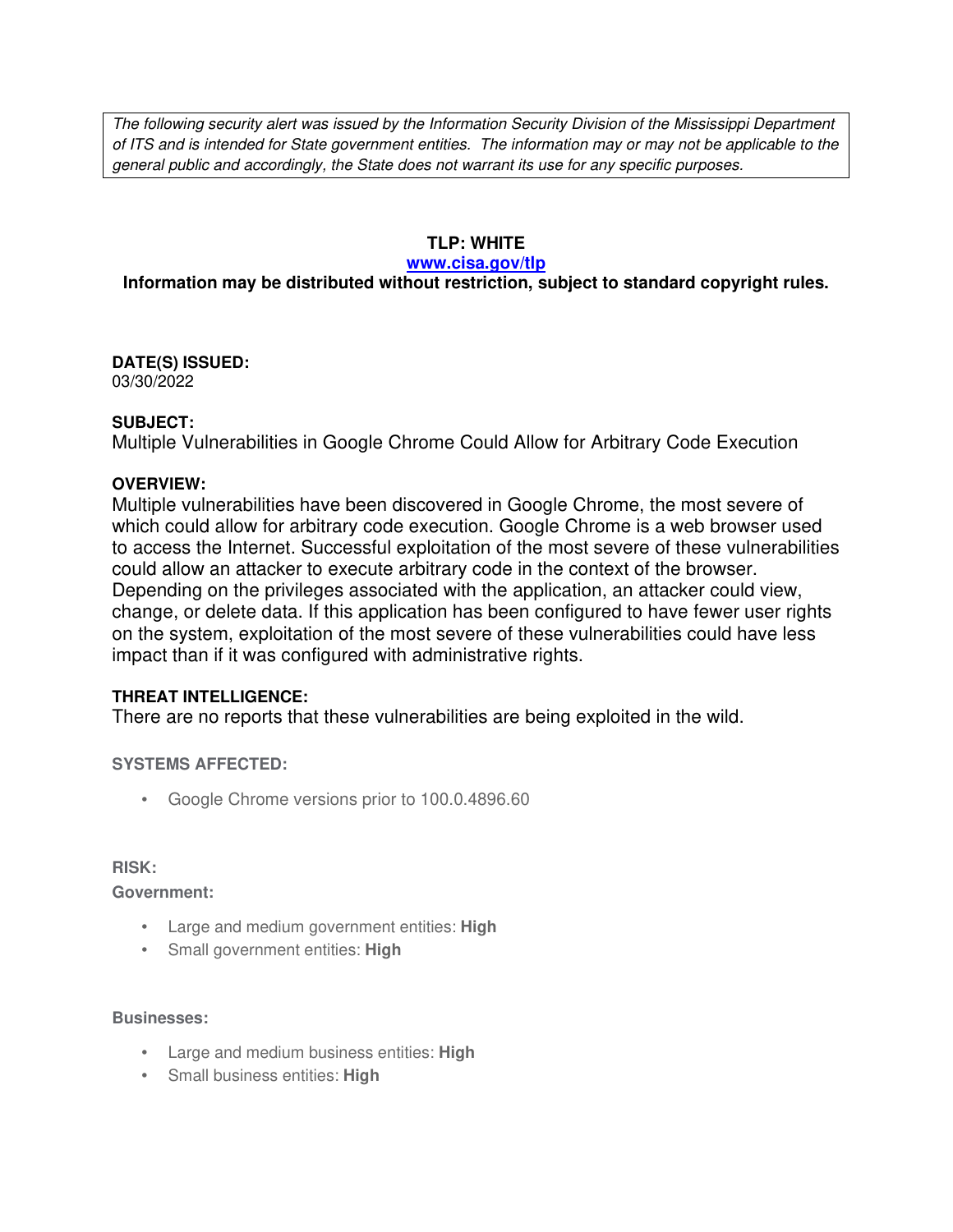### **Home users: Low**

## **TECHNICAL SUMMARY:**

Multiple vulnerabilities have been discovered in Google Chrome, the most severe of which could allow for arbitrary code execution. Details of the vulnerabilities are as follows:

- CVE-2022-1125: Use after free in Portals
- CVE-2022-1127: Use after free in QR Code Generator
- CVE-2022-1128: Inappropriate implementation in Web Share API
- CVE-2022-1129: Inappropriate implementation in Full Screen Mode
- CVE-2022-1130: Insufficient validation of untrusted input in WebOTP
- CVE-2022-1131: Use after free in Cast UI
- CVE-2022-1132: Inappropriate implementation in Virtual Keyboard
- CVE-2022-1133: Use after free in WebRTC
- CVE-2022-1134: Type Confusion in V8
- CVE-2022-1135: Use after free in Shopping Cart
- CVE-2022-1136: Use after free in Tab Strip
- CVE-2022-1137: Inappropriate implementation in Extensions
- CVE-2022-1138: Inappropriate implementation in Web Cursor
- CVE-2022-1139: Inappropriate implementation in Background Fetch API
- CVE-2022-1141: Use after free in File Manager
- CVE-2022-1142: Heap buffer overflow in WebUI
- CVE-2022-1143: Heap buffer overflow in WebUI
- CVE-2022-1144: Use after free in WebUI
- CVE-2022-1145: Use after free in Extensions
- CVE-2022-1146: Inappropriate implementation in Resource Timing

Successful exploitation of the most severe of these vulnerabilities could allow an attacker to execute arbitrary code in the context of the browser. Depending on the privileges associated with the application, an attacker could view, change, or delete data. If this application has been configured to have fewer user rights on the system, exploitation of the most severe of these vulnerabilities could have less impact than if it was configured with administrative rights.

## **RECOMMENDATIONS:**

We recommend the following actions be taken:

- Apply the stable channel update provided by Google to vulnerable systems immediately after appropriate testing.
- Run all software as a non-privileged user (one without administrative privileges) to diminish the effects of a successful attack.
- Remind users not to visit un-trusted websites or follow links provided by unknown or untrusted sources.